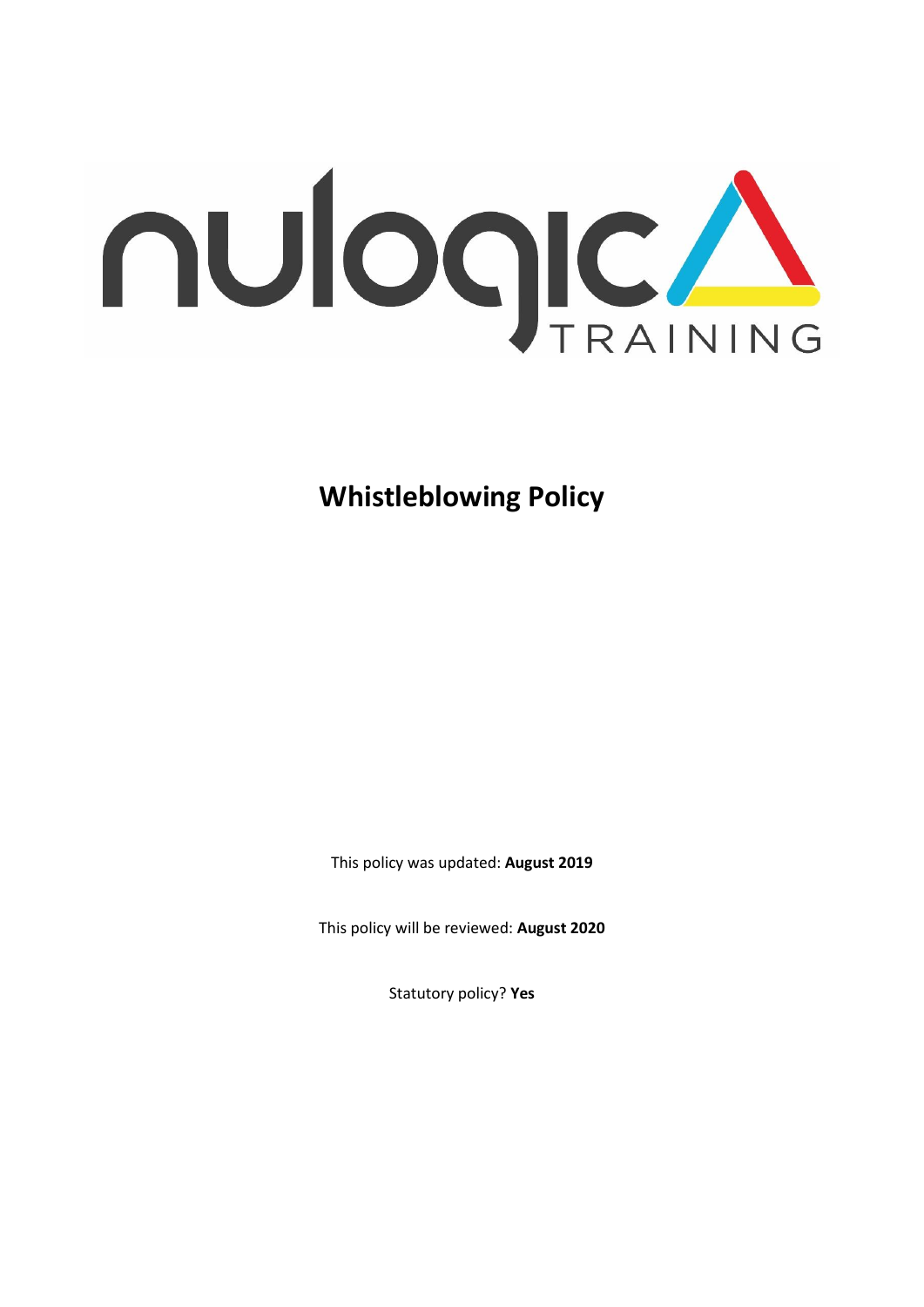# **Key Points**

The Whistleblowing Procedure sets out the framework for dealing with allegations of illegal and improper conduct.

Nulogic Training is committed to the highest standards of transparency, probity, integrity and accountability.

This procedure is intended to provide a means of making serious allegations about standards, conduct, financial irregularity or possible unlawful action in a way that will ensure confidentiality and protect those making such allegations in the reasonable belief that it is in the public interest to do so from being victimised, discriminated against or disadvantaged.

This procedure does not replace other policies and procedures such as the complaints procedure, the Grievance and Harassment and Bullying Policies and other specifically laid down statutory reporting procedures.

This procedure is intended to ensure that the Nulogic complies with its duty under the Public Interest Disclosure Act 1998.

#### **Scope**

This procedure applies to all Nulogic employees, including Associates and contractors.

This procedure does not replace other Nulogic policies or procedures. For example, if an employee has a grievance about their working conditions they should use the Nulogic Grievance Policy or, if they felt that their manager or a colleague was treating them unfavourably, they should use the Nulogic Harassment and Bullying Policy. Similarly, if an employee has a concern about the conduct of a fellow employee in the working environment (e.g. that they are not treating colleagues with respect) they should raise these with the manager, or if that is not possible, with a director. Please see below the relevant contact information:

Aron Wint – Director - [awint@nulogictraining.co.uk](mailto:awint@nulogictraining.co.uk)

Bradley Reece-Jones – Head of Alternative Provision - [breece-jones@nulogictraining.co.uk](mailto:breece-jones@nulogictraining.co.uk)

This procedure applies to, but is not limited to, allegations about any of the following:

- Conduct which is an offence or breach of the law
- Alleged miscarriage of justice
- Serious Health and Safety risks
- The unauthorised use of public funds
- Possible fraud and corruption
- Sexual, physical or verbal abuse, or bullying or intimidation of employees, customers or service users
- Abuse of authority
- Other unethical conduct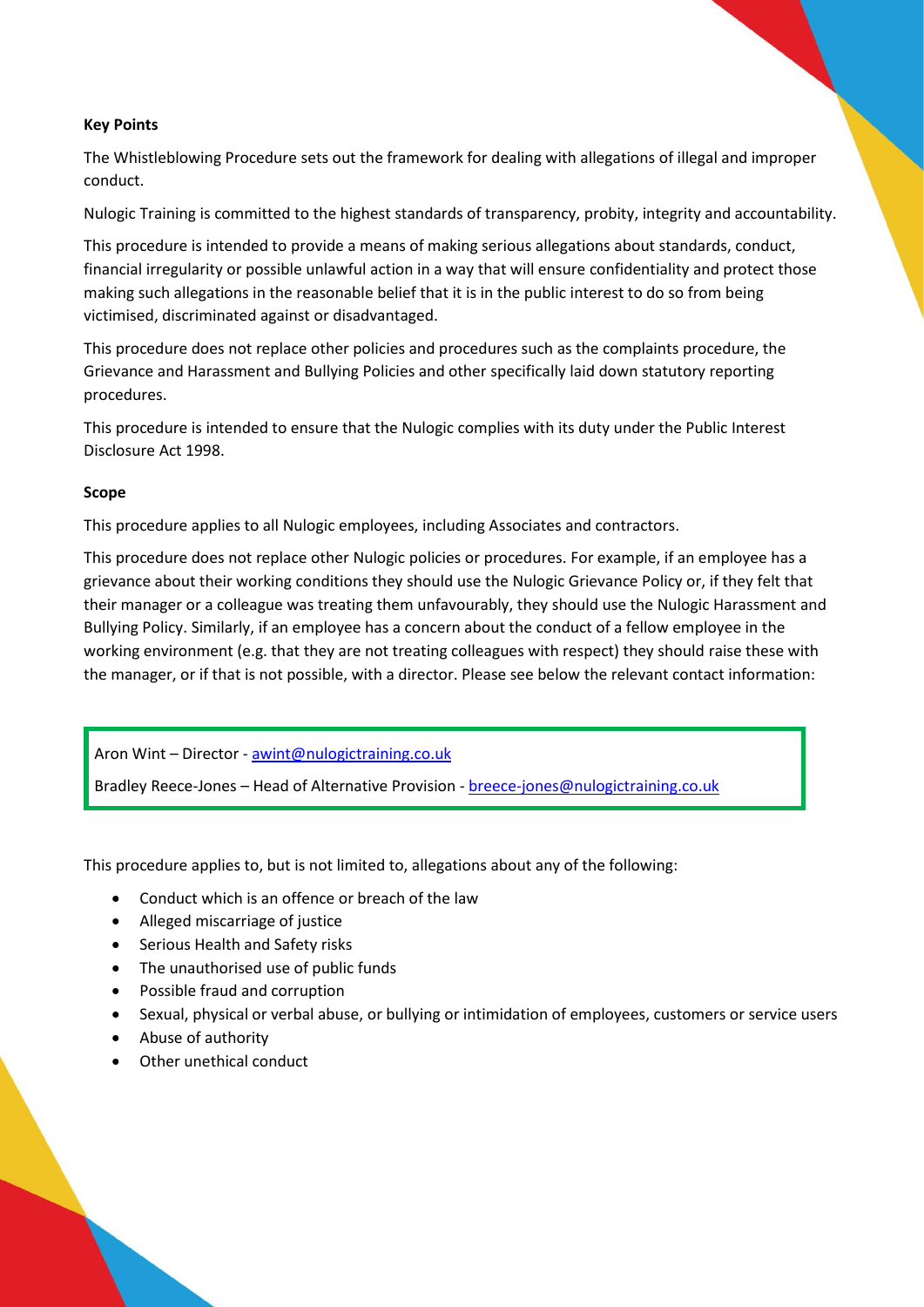# **Reporting**

Contact Details for Reporting: (in writing) xxx

Nulogic recognises that the decision to make an allegation can be a difficult one to make. However, whistleblowers who make serious allegations in the reasonable belief that it is in the public interest to do so have nothing to fear because they are doing their duty.

Nulogic will take appropriate action to protect a whistleblower who makes a serious allegation in the reasonable belief that it is in the public interest to do so from any reprisals, harassment or victimisation.

# **Confidentiality**

All allegations will be treated in confidence and every effort will be made not to reveal a whistleblower's identity unless the whistleblower otherwise requests. However, if the matter is subsequently dealt with through other Nulogic procedures such as the Disciplinary Procedure.

Similarly, if the allegation results in court proceedings then the whistleblower may have to give evidence in open court if the case is to be successful.

Nulogic will not, without the whistleblower's consent, disclose the identity of a whistleblower to anyone other than a person involved in the investigation/allegation.

# **Anonymous Allegations**

This procedure encourages whistleblowers to put their name to an allegation wherever possible as anonymous allegations may often be difficult to substantiate/prove. Allegations made anonymously are much less powerful but anonymous allegations will be considered at the discretion of the Head of AP and/or Director

In exercising discretion to accept an anonymous allegation the factors to be taken into account:

- The seriousness of the issue raised
- The credibility of the allegation; and
- Whether the allegation can realistically be investigated from factors or sources other than the complainant

#### **Untrue Allegations**

No disciplinary or other action will be taken against a whistleblower who makes an allegation in the reasonable belief that it is in the public interest to do so even if the allegation is not substantiated by an investigation. However, disciplinary action may be taken against a whistleblower who makes an allegation without reasonable belief that it is in the public interest to do so (e.g. making an allegation frivolously, maliciously or for personal gain where there is no element of public interest).

#### **Procedure for Making an Allegation**

It is preferable for allegations to be made to an employee's immediate manager to whom they report. However, this may depend on the seriousness and sensitivity of the issues involved and who is suspected of the malpractice. For example, if the whistleblower believes that management is involved it would be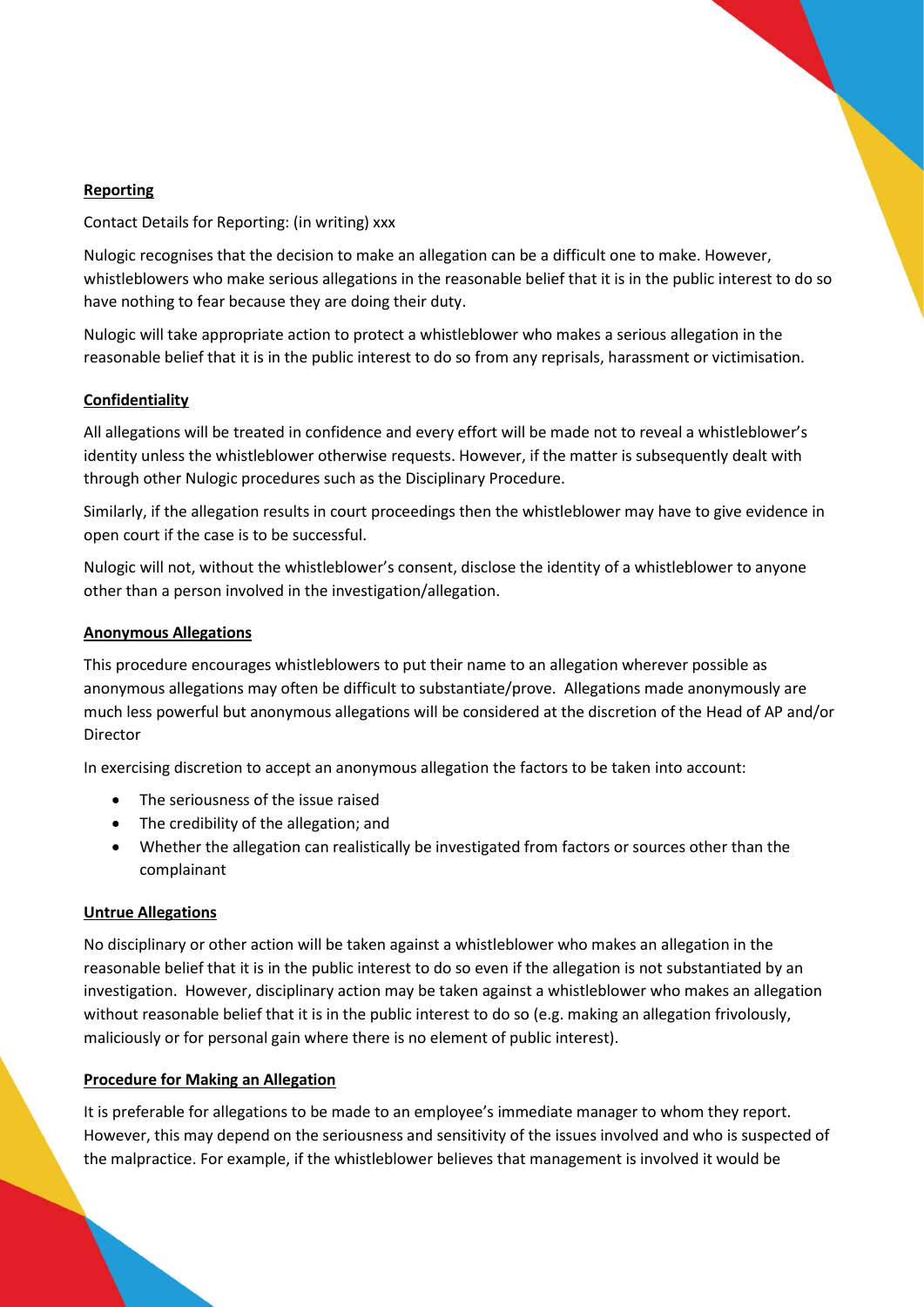inappropriate to raise it directly with them. The whistleblower may then make an allegation direct to any of the following:

- The Head of Alternative Provision
- Director

If either of the above receive an allegation he/she will consider the allegation and may discuss with either the Director or Head of AP. The line manager (or either/or both) of the above, after consideration, will discuss with the whistleblower and if they wish to proceed with the allegation will be investigated.

# **Allegation**

Whether a written or oral report is made it is important that relevant information is provided including:

- The name of the person making the allegation and a contact point.
- The background and history of the allegation (giving relevant dates and names and positions of those who may be able to have contributed to the allegation);
- The specific reason for the allegation. Although someone making an allegation will not be expected to prove the truth of any allegations, they will need to provide information to the person they have reported to, to establish that that there are reasonable grounds for the allegation.

Someone making an allegation may be accompanied by another person of their choosing during any meetings or interviews in connection with the allegation. However, if the matter is subsequently dealt with through another procedure the right to be accompanied will at that stage be in accordance with the relevant procedure.

### **Action on receipt of an Allegation**

The line manager will record details of the allegation gathering as much information as possible, (within 5 working days of receipt of the allegation) including:

- The record of the allegation:
- The acknowledgement of the allegation;
- Any documents supplied by the whistleblower

The investigator will ask the whistleblower for his/her preferred means of communication and contact details and use these for all communications with the whistleblower in order to preserve confidentiality.

If the allegation relates to fraud, potential fraud or other financial irregularity the Treasurer will be informed within 5 working days of receipt of the allegation. The Treasurer will determine whether the allegation should be investigated and the method of investigation.

If the allegation discloses evidence of a criminal offence it will immediately be reported to the Board of Trustees and a decision will be made as to whether to inform the Police. If the allegation concerns suspected harm to children, the appropriate authorities will be informed immediately.

If the issue is around suspected harm to vulnerable adults, the Vulnerable Adults policy, the Mental Capacity Act Policy and the Deprivation of Liberty and Safeguarding Policies should be referred to.

#### **Timetable**

- o An acknowledge the allegation in writing within10 working days with
- o An indication of how Nulogic propose to deal with the matter
- o An estimate of how long it will take to provide a final response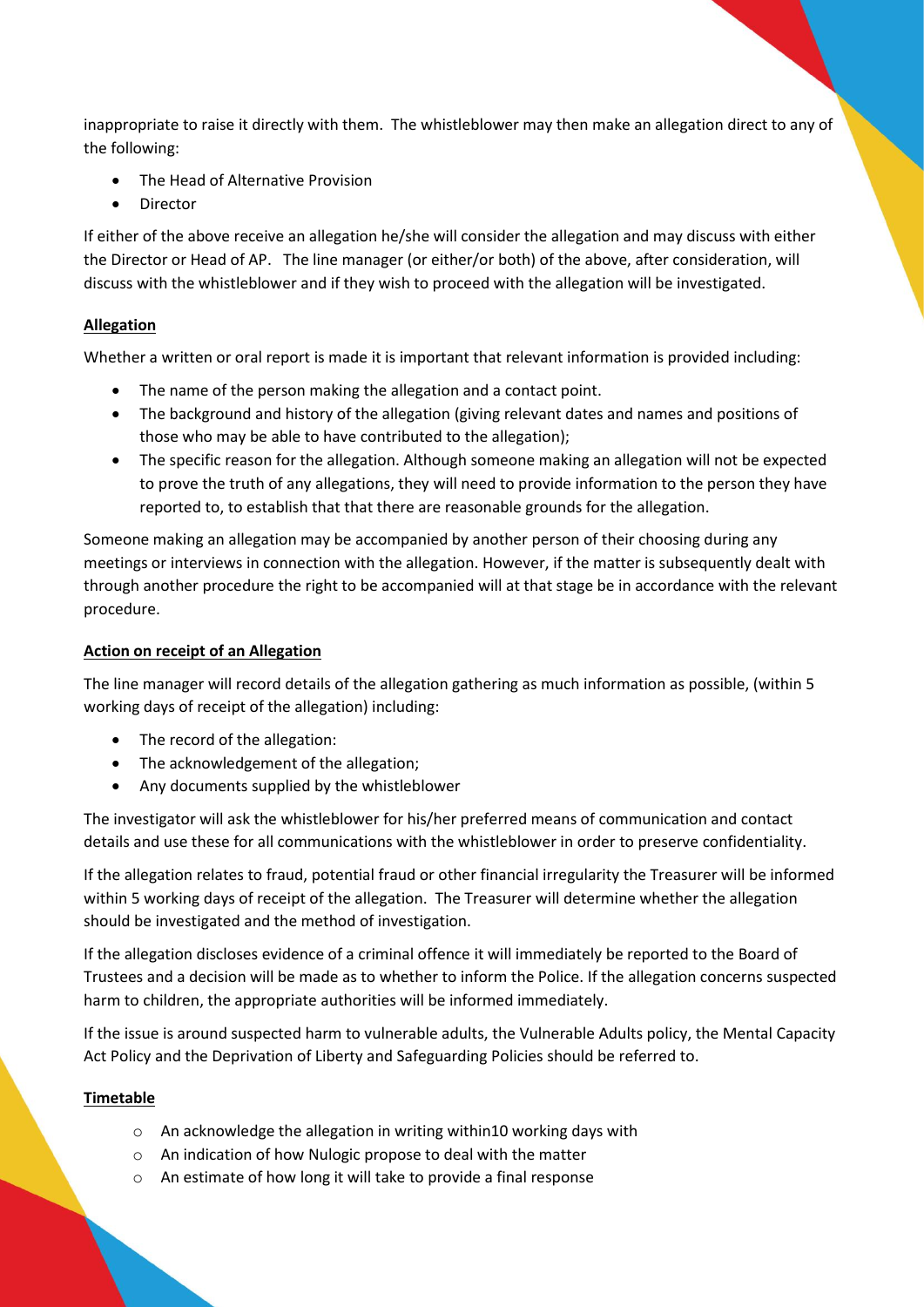- o An indication of whether any initial enquiries have been made
- o Information on whistleblower support mechanisms
- o Indication whether further investigations will take place and if not, why not

Where the allegation has been made internally and anonymously, obviously Nulogic will be unable to communicate what action has been taken.

# **Support**

Nulogic Training will take steps to minimise any difficulties which may be experienced as a result of making an allegation. For instance, if a whistleblower is required to give evidence in criminal or disciplinary proceedings Nulogic will arrange for them to receive advice about the procedure and advise on the support mechanisms that are available.

Nulogic accepts that whistleblowers need to be assured that the matter has been properly addressed. Thus, subject to legal constraints, we will inform those making allegations of the outcome of any investigation.

# **Responsibility for the Procedure**

The Director and Head of AP have overall responsibility for the operation of this Procedure and for determining the administrative processes to be followed and the format of the records to be kept.

# **Monitoring**

A Register will record the following details:

- The name and status (e.g. employee) of the whistleblower
- The date on which the allegation was received
- The nature of the allegation
- Details of the person who received the allegation
- Whether the allegation is to be investigated and, if yes, by whom
- The outcome of the investigation
- Any other relevant details

The Register will be confidential and only available for inspection by the Director's.

The Head of AP will report annually to the Director's on the operation of the Procedure and on the whistleblowing, allegations made during the period covered by the report. The report will be in a form which does not identify whistleblowers.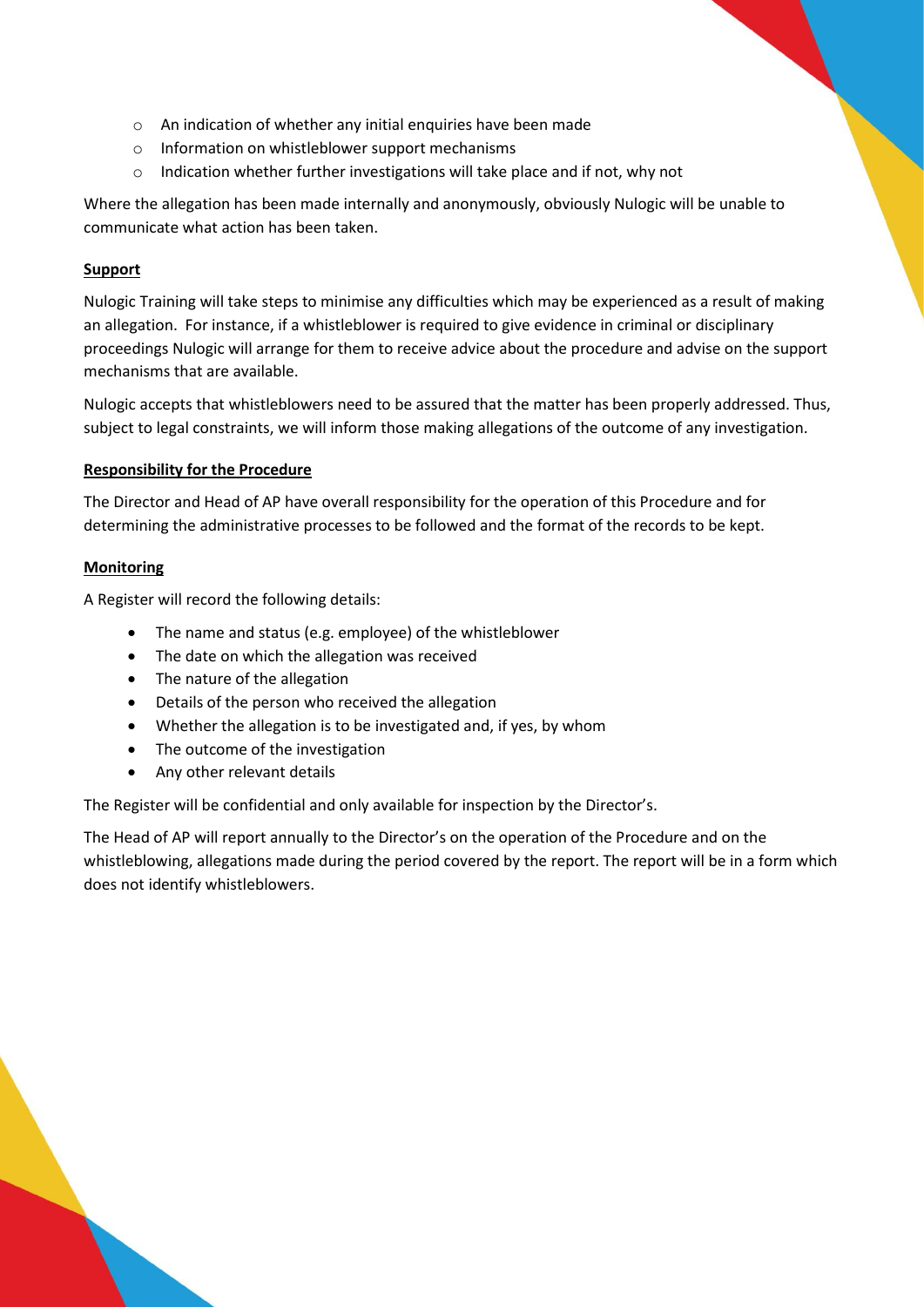APPENDIX A: Whistleblowing Form

#### **Whistleblower Report Form**

Please provide the following details for any suspected serious misconduct or any breach or suspected breach of law or regulation that may adversely impact the Company. Please note that you may be called upon to assist in the investigation, if required.

# **REPORTER'S CONTACT INFORMATION**

**(This section may be left blank if the reporter wishes to remain anonymous)** NAME: DATE: TIME: CONTACT NUMBER: **SUSPECT'S INFORMATION** NAME: DATE: TIME: CONTACT NUMBER: **WITNESSES'S INFORMATION (***if any)* NAME: JOB ROLE: CONTACT NUMBER: MAIL ADDRESS:

#### **COMPLAINT:**

*Briefly describe the misconduct / improper activity and how you know about it. Specify what, who, when, where and how? If there is more than one allegation, number each allegation and use as many pages as necessary.*

1. What misconduct / improper activity occurred?

2. Who committed the misconduct / improper activity?

3. When did it happen and when did you notice it?